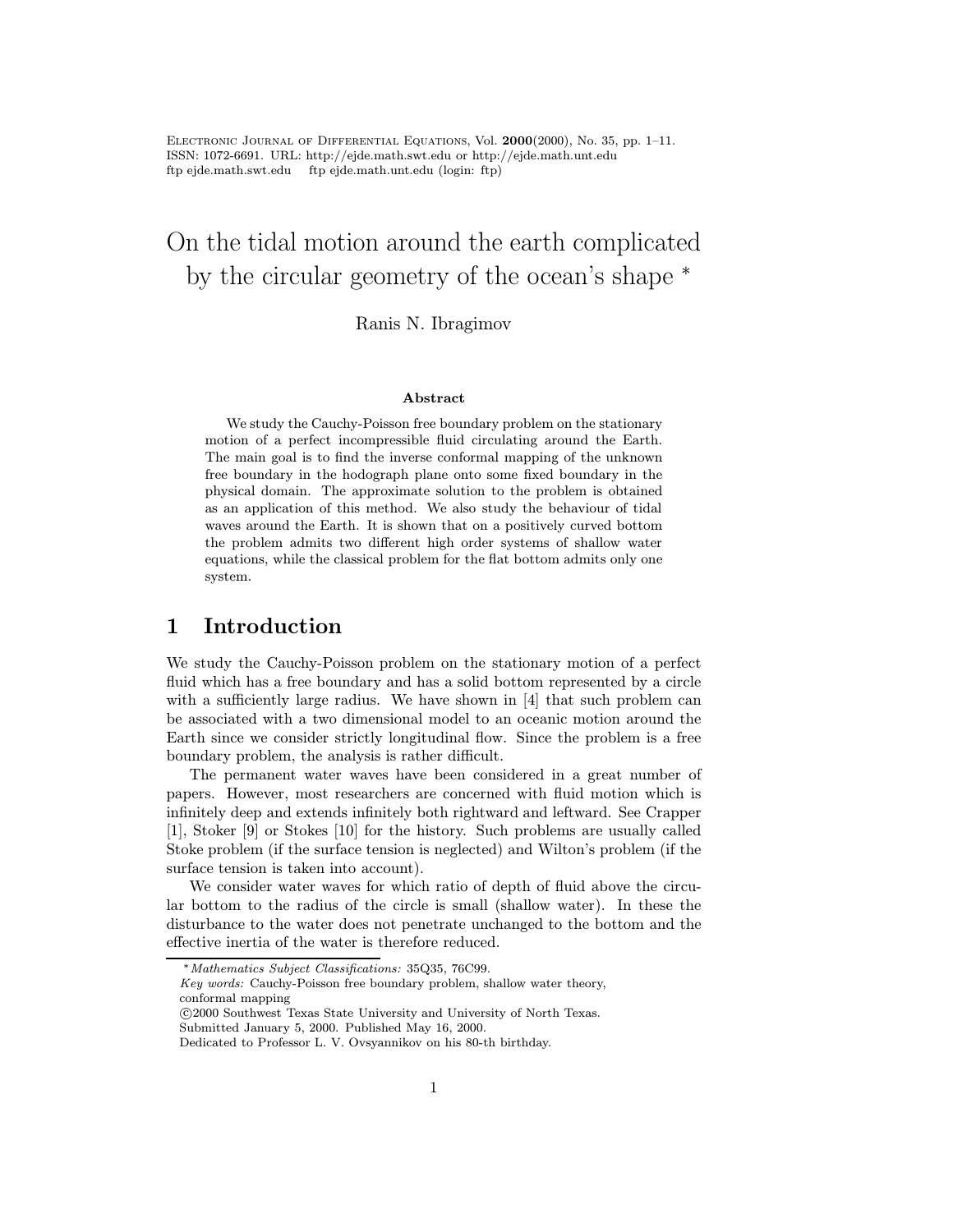Our primary concern is to find the conformal mapping (for the Stoke problem) of the unknown free boundary onto fixed one. The resulting Dirichlet problem can be solved numerically using Okamoto method [3]. The more detailed structure of the bifurcation of solutions for the related problem was numerically computed by Fujita at al. [3]. The existence of nontrivial solutions for the analogous reduced Dirichlet problem can be found in Okamoto [7], Ibragimov [4] as well as in classical literature (see e.g., [8] or [9]).

The higher order shallow water equations in the non-stationary case are derived in this paper. It is shown that the present problem admits two different systems of shallow water equations while the classical problem for the flat bottom admits only one system (see [2]).

We note that papers [3], [6] and [7] are concerned with fluid whose surface tension is taken into account. In fact, the surface tension plays the role of a "regulator" of the problem which simplifies the analysis substantially. Furthermore the nature of the problem requires the surface tension to be neglected. Thus, the present paper represents more systematic approach to the problem.

The present paper aims to investigate the problem by using a conformal mapping which distinguishes our paper from [3], [4], [6] and [7].

## 2 Basic Equations

The analysis of this problem is performed in the following notation:  $R$  is the radius of the circle, r is a distance from the origin,  $\theta$  is a polar angle,  $h_0$  is the undisturbed level of the liquid above the circle and  $h = h(\theta)$  is the level of the disturbance of the free boundary above the circle. For the sake of simplicity we assume that the pressure is constant on the free boundary. The stream function  $\psi = \psi(r, \theta)$  defines the velocity vector, i.e.,

$$
v^r = -\frac{1}{r}\psi_\theta, \quad v^\theta = \psi_r.
$$

Hence irrotational motion of an ideal incompressible fluid of the constant pressure in the homogeneous gravity field  $g = \text{const}$  is described by the stream function  $\psi$  in the domain

$$
\Omega_h = \{(r,\theta): 0 \le \theta \le 2\pi, R \le r \le R + h_0 + h(\theta)\}
$$

which is bounded by the bottom  $\Gamma_R = \{(r, \theta) : r = R, \theta \in [0, 2\pi]\}\$ and the free boundary with equation  $\Gamma_h = \{(r, \theta) : r = R + h_0 + h(\theta), \theta \in [0, 2\pi]\}\.$  Note that  $\psi$  is a harmonic function in  $\Omega_h$ , since we assumed that the flow is irrotational. More specifically, we assume that the fluid is incompressible and inviscid and that the flow is stationary. Then the problem is to find the function  $h(\theta)$  and the stationary, irrotational flow beneath the free boundary  $r = R + h_0 + h(\theta)$ given by the stream function  $\psi$  which satisfy the following differential equations

$$
\Delta \psi = 0(\text{in } \Omega_h), \qquad \psi = 0(\text{on } \Gamma_R), \qquad \psi = a \text{ (on } \Gamma_h), \tag{1}
$$

$$
|\nabla \psi|^2 + 2gh = \text{constant} \quad (\text{on } \Gamma_h),\tag{2}
$$

$$
\frac{1}{2} \int_0^{2\pi} (R + h_0 + h(\theta))^2 d\theta = \pi (R + h_0)^2,
$$
\n(3)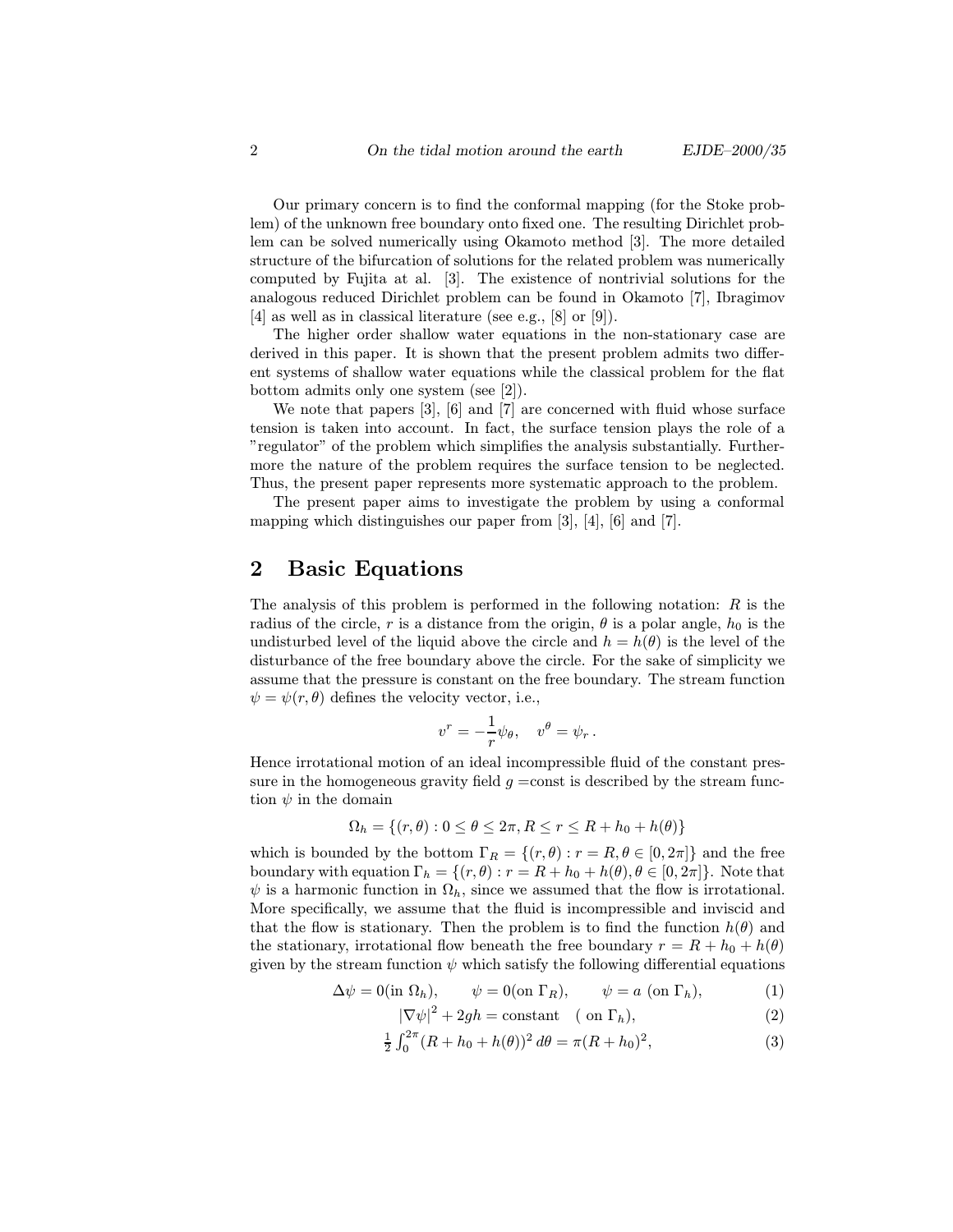where the constant  $\alpha$  denotes the flow rate. Equations (1)-(3) represent the free boundary Cauchy-Poisson problem in which the boundary  $\Gamma_h$  is unknown as well as the stream function.

## 3 The Inverse Transforms Principle

#### Constant flow

The exact solution

$$
h \equiv 0 \quad \text{and} \quad \psi = \psi_0 = a \log r \tag{4}
$$

of  $(1)-(3)$  corresponds to the constant flow with undisturbed free boundary. The trivial solution (4) represents a flow whose streamlines are concentric circles with the common center at the origin.

The following non-dimensional quantities are introduced:

$$
r = R + h_0 r'
$$
,  $h = h_0 h'$ ,  $\psi = a \psi'$ ,  $\epsilon = \frac{h_0}{R}$ ,  $\mathcal{F} = \frac{h_0 \sqrt{gh_0}}{a}$ ,

where  $\mathcal F$  is a Froude number and R is used as a vertical scale. We consider  $\epsilon$ as the small parameter of the problem. After dropping the prime, Equations (1)-(3) are written by  $\psi', h'$ , and  $(r', \theta)$  as follows

$$
\Delta_{(\epsilon)}\psi = 0 \quad (\text{in } \Omega_h),\tag{5}
$$

$$
\psi = 0 \text{(on } \Gamma_R),\tag{6}
$$

$$
\psi = 1(\text{on } \Gamma_h),\tag{7}
$$

$$
\left|\nabla_{(\epsilon)}\psi\right|^2 + 2\mathcal{F}^{-2}h = \text{ constant} \quad (\text{on } \Gamma_h),\tag{8}
$$

$$
\frac{1}{2} \int_0^{2\pi} (1 + \epsilon + \epsilon h(\theta))^2 d\theta = \pi (1 + \epsilon)^2 \quad \text{(on } \Gamma_h\text{)}.
$$
 (9)

Here the Laplace and gradient operators are given by

$$
\Delta_{(\epsilon)} = (\epsilon \partial_{\theta})^2 + [(1 + \epsilon r) \partial_r]^2, \quad \nabla_{(\epsilon)} = \left(\frac{\epsilon \partial_{\theta}}{(1 + \epsilon r)}, \partial_r\right),
$$

where the subscripts imply the differentiation.

We further consider the complex potential  $\omega(\zeta) = \phi + i\psi$  where  $\zeta = (1+\epsilon r)e^{i\theta}$ is the independent complex variable and  $\phi(\zeta)$  is the velocity potential which is characterized by the analyticity of  $\phi + i\psi$ , i.e.,

$$
\phi_r = \frac{\epsilon \psi_\theta}{(1+\epsilon r)}, \quad \frac{\epsilon \phi_\theta}{(1+\epsilon r)} = -\psi_r.
$$

We note that the complex velocity  $d\omega/d\zeta$  is a single-valued analytic function of  $\zeta$ , although  $\omega$  is not single-valued. In fact, when we turn around the bottom  $r = 1$  once,  $\phi$  increases by

$$
-\int_0^{2\pi} \psi_r(1,\theta)\,d\theta
$$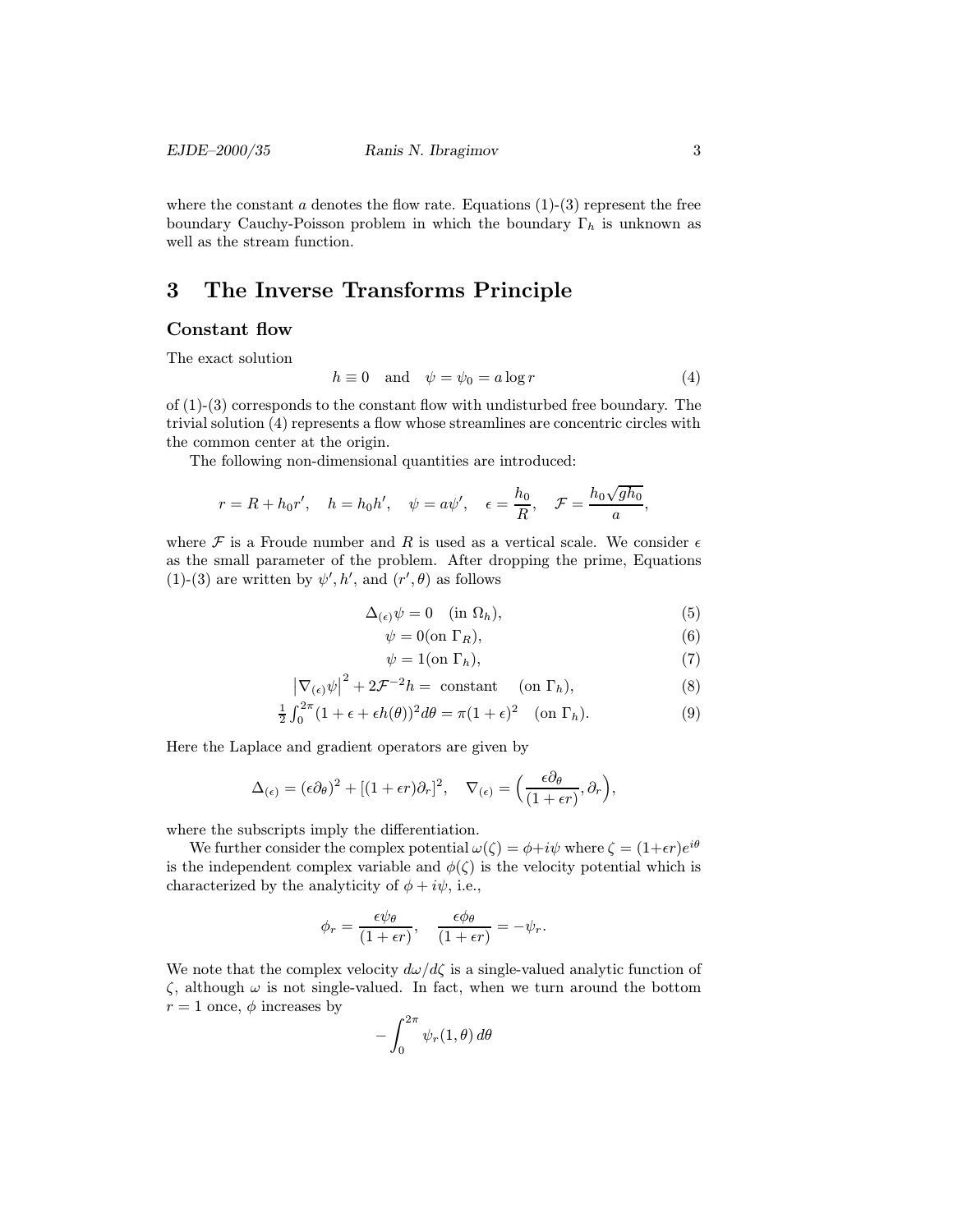which has a positive sign by the maximum principle (Hopf's lemma). Hence, if we remove the width of annulus region  $\theta = 0, r \in [1, 1 + \epsilon]$ , then at every point  $(r, \theta), \omega(\zeta)$  is single-valued analytic function which maps the rectangular (in the  $ω(α)$ -hodograph plane) domain with  $φ$  in  $[0, -2π/\log(1+ε)]$  and  $ψ$  in  $[0, 1]$  as coordinates onto the annulus

$$
\Gamma_h^0 = \{(r,\theta): 1 < r < 1 + \epsilon, \theta \in [0,2\pi] \}.
$$

We represent the constant flow (4) by

$$
\omega(\zeta) = \phi + i\psi = \frac{i\log(1+\epsilon r) - \theta}{\log(1+\epsilon)},\tag{10}
$$

where  $r = \xi_0(\psi)$  and  $\theta = \eta_0(\phi)$  transform the rectangular domain in the hodograph plane onto  $\Gamma_h^0$ . Consequently, each conformal mapping by the function  $\mathcal{L}(\mathcal{L})$  between hodograph and physical planes represents an irretational flow in  $\omega(\zeta)$  between hodograph and physical planes represents an irrotational flow in the physical  $\zeta$  plane. Furthermore, (10) implies that

$$
\eta_0(\phi) = -\phi \log(1 + \epsilon)
$$
 and  $\xi_0(\psi) = \epsilon^{-1}([1 + \epsilon]^{\psi} - 1).$  (11)

#### Reduction on the boundary

Now a two-dimensional infinitesimal disturbance  $\xi'$  and  $\eta'$  is superimposed on  $\xi_0$  and  $\eta_0$ . Then the resulting transform components are

$$
\xi = \xi_0 + \xi', \quad \eta = \eta_0 + \eta'.
$$

The perturbed quantities  $\xi'$  and  $\eta'$  are assumed to be small quantities so that the nontrivial solution is close to the trivial one.

Then with (11) the inverse transform can be combined in form

$$
\log \zeta = \psi \log(1+\epsilon) - i\phi \log(1+\epsilon) + \log(1+\frac{\epsilon \xi'}{1+\epsilon \xi_0}) + i\eta',
$$

since  $\log(1 + \epsilon \xi_0) = \psi \log(1 + \epsilon)$ . Consequently, the polar angle  $\theta$  and radius r are given by equations

$$
\theta = -\phi \log(1+\epsilon) + \eta', \quad r = \epsilon^{-1}[(1+\epsilon)^{\psi}(1+\frac{\epsilon \xi'}{1+\epsilon \xi_0})-1].
$$

Since the motion is irrotational, we can decrease the dimension of the problem by one. In other words, we introduce the boundary value for the function  $\xi$ and reduce the basic equations to the quantities which arise from the condition on the free boundary  $\psi = 1$ . To this end we introduce the regular function  $f(\omega) = \alpha + i\beta$  such that

$$
(\alpha,\beta) = \frac{1}{(\lambda^2 + (\eta')2)} \int_{\phi} (\lambda_{\phi}, -\eta'_{\phi}).
$$

Then the nonlinear boundary condition (8) can be reduced to the differential equation of the conservation form for  $f(\omega)$  by virtue of the following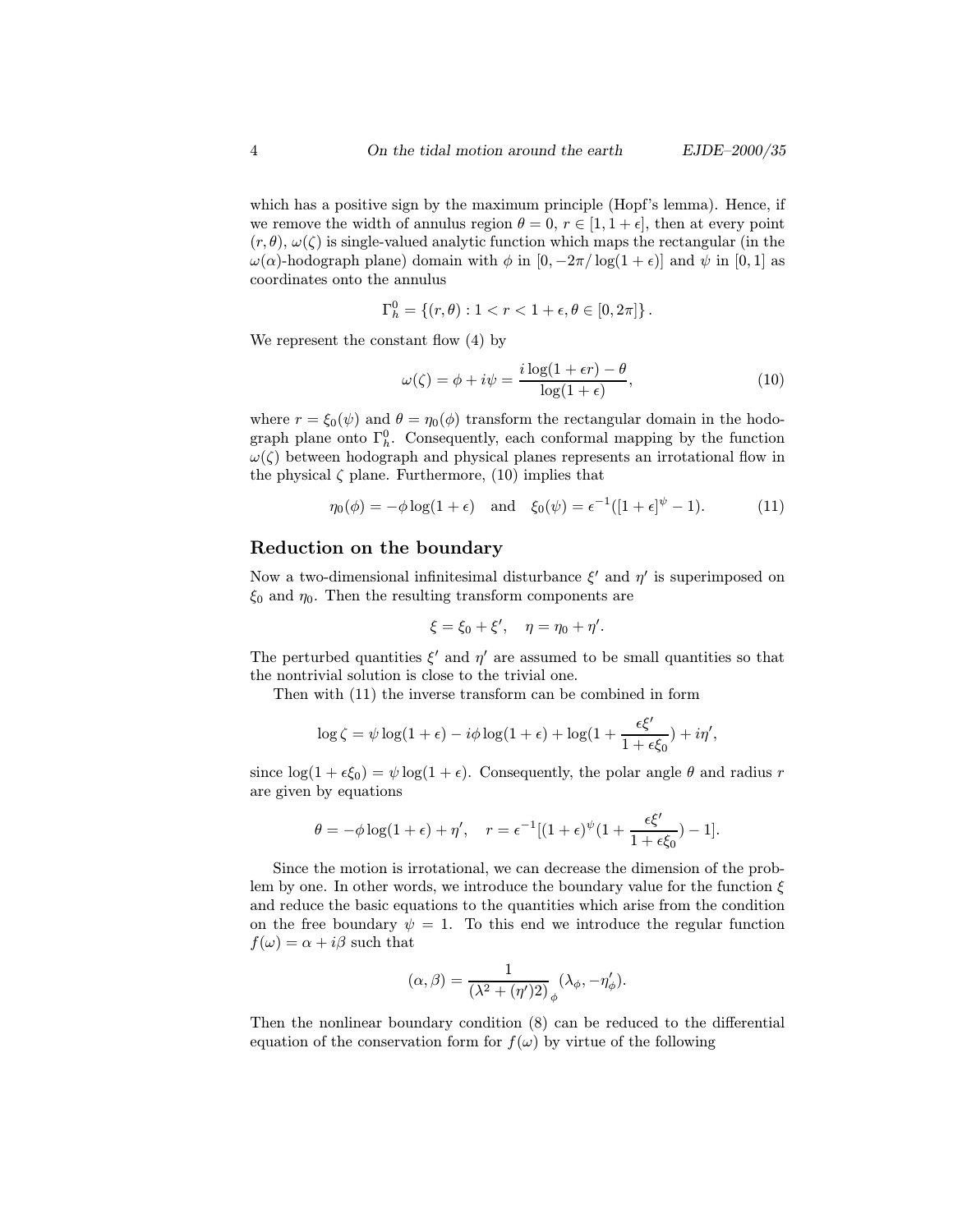**Theorem 1** Let the function  $\lambda(\phi, \psi)$  defined by

$$
1 + \frac{\epsilon \xi'}{1 + \epsilon \xi_0} = e^{\lambda(\phi, \psi)} \tag{12}
$$

be differentiable. We introduce the derivative operator  $\partial_{\bf n}$  along the normal to  $\psi = 1$  by  $\partial_{\mathbf{n}} \mu = \lambda_{\psi}|_{\psi=1}$ , where  $\mu(\phi) = \lambda(\phi, 1)$ . Then on the free boundary, the following three relations hold:

$$
\beta_{\phi} = -\partial_{\mathbf{n}}\alpha = -\partial_{\phi}\partial_{\mathbf{n}}\left\{ (\tau + \frac{1+\epsilon^2}{2})e^{2\mu} \right\},\tag{13}
$$

where  $\tau = (b - \mu \mathcal{F}^{-2})(1 + \epsilon)^2$ , and  $b = const$  is the Bernoulli constant.

**Proof.** Since the velocity potential  $\omega$  defined by (10) is analytic function,  $\xi$ and  $\eta$  are single-valued and they satisfy the Cauchy-Riemann equations

$$
\frac{\epsilon}{1+\epsilon\xi}\xi_{\phi}' = \eta_{\psi}', \quad \frac{\epsilon}{1+\epsilon\xi}\xi_{\psi}' - \frac{\epsilon^2(1+\epsilon\xi)^{-1}}{(1+\epsilon\xi_0)}\xi_{0\psi} = -\eta_{\phi}'
$$

which can be simplified as

$$
\lambda_{\phi} = \eta_{\psi}', \qquad \lambda_{\psi} = -\eta_{\phi}'. \tag{14}
$$

From (11), (14) and the representation  $\zeta = (1 + \epsilon \xi')e^{i\eta'}$ , it follows that

$$
\left|\frac{d\zeta}{d\phi}\right|^2 = \epsilon^2(\epsilon^{-1} + 1)^2 e^{2\lambda} \lambda_{\phi}^2 + (1 + \epsilon \xi)^2 \eta_{\phi}^2 \tag{15}
$$

since  $\xi_0 = 1$  on the free boundary.

By virtue of the (14) and (15) and presentation  $\eta_{\phi} = -\log(1+\epsilon) - \partial_{\mathbf{n}}\mu$ , the Bernoulli equation (8) takes the form

$$
\tau[e^{2\lambda}\lambda_{\phi}^2 + \frac{1}{(1+\epsilon)^2}((1+\epsilon\xi')^2(\log(1+\epsilon) + \partial_{\mathbf{n}}\mu)^2)] - \frac{1}{2} = 0
$$

which can be transformed to the conservation law i.e.,

$$
\alpha(\phi, 1) = \frac{\partial}{\partial \phi} (\tau + \frac{(1 + \epsilon^2)}{2}) e^{2\mu}.
$$
 (16)

Thus, the first equation in (13) holds due to analyticity of function  $f(\omega)$  and the second equation in (13) follows from the definition of the normal derivative operator  $\partial_{\mathbf{n}}$ . Finally, the last equation is the consequence of the changing of the order of differentiation  $\partial_{\phi} \partial_{\mathbf{n}} \mu = \partial_{\mathbf{n}} \mu_{\phi}$ .

Note that function  $\mu(\phi)$  is being found by analyticity of  $f(\omega)$  and thus transformation  $\xi(\phi, \psi)$  is determined by definition (12) as

$$
\xi' = (\frac{1}{\epsilon} + \xi_0(\psi))(e^{\lambda(\phi,\psi)} - 1).
$$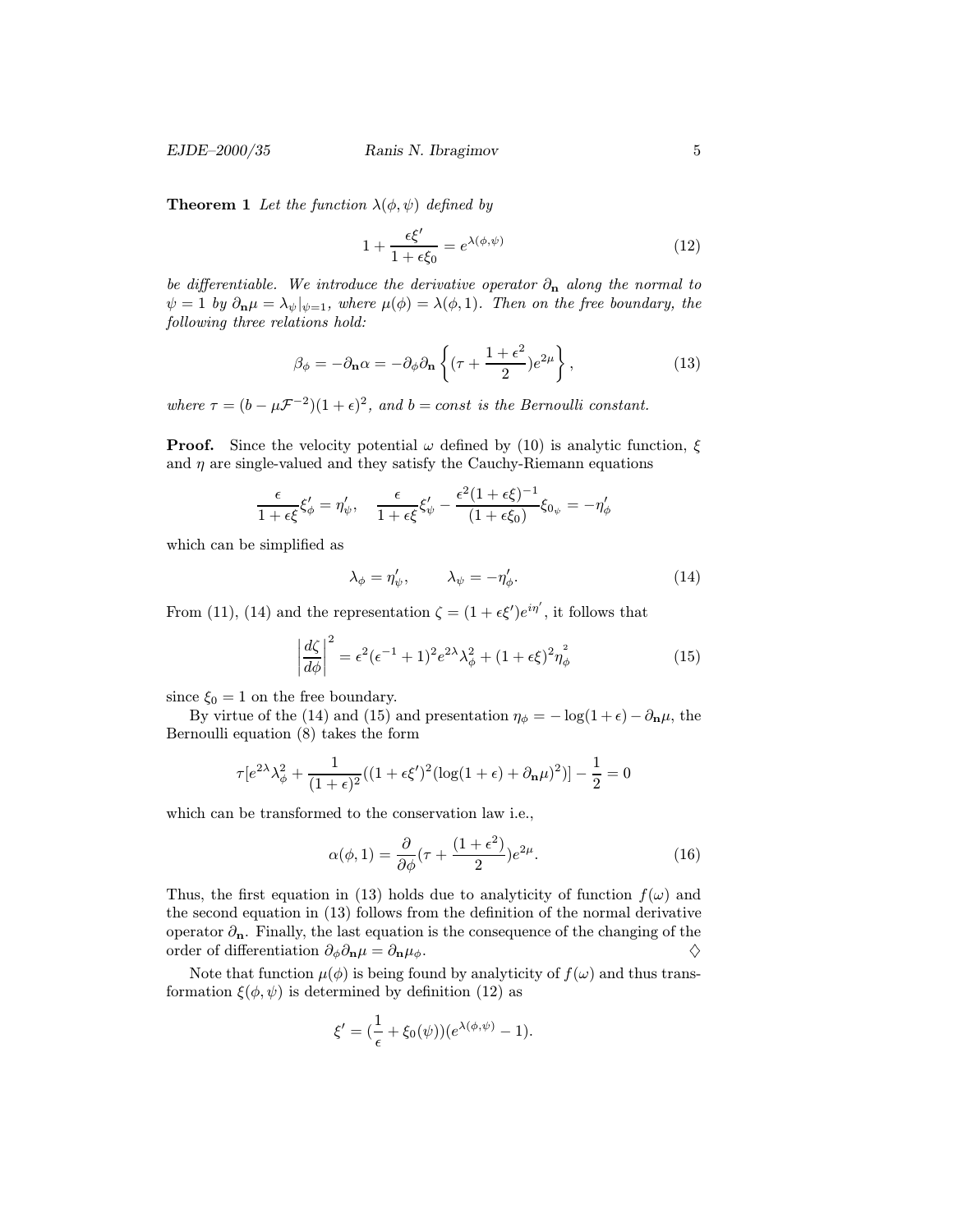#### Solution to the Dirichlet Problem in a fixed domain

In view of Theorem 1, it follows from the definition for function  $\alpha(\phi, 1)$  and (16) that integrating (13) over  $\phi$  along  $\psi = 1$  leads to the following equation on the free boundary:

$$
4\tau e^{2\mu}[\log(1+\epsilon)+\partial_{\mathbf{n}}\mu]+\partial_{\mathbf{n}}([2\tau+1+\epsilon^2]e^{2\mu})-\epsilon\delta_0=0\,,
$$

where  $\delta_0$  is the constant of integrating which represent the horizontal impulse flow.

Finally, simplifying the last equation we arrive to the Dirichlet problem in the fixed domain

$$
\lambda_{\phi\phi} + \lambda_{\psi\psi} = 0 \quad (0 < \psi < 1),\tag{17}
$$

$$
\lambda(\phi,0) = 0, \quad \lambda(\phi,1) = \mu,\tag{18}
$$

$$
\mu \partial_{\mathbf{n}} \mu \mathcal{F}^{-2} - (b + \frac{1}{4} [1 - \mathcal{F}^{-2}] - \frac{\epsilon}{2}) \partial_{\mathbf{n}} \mu
$$

$$
+\frac{\log(1+\epsilon)}{2}(\mu \mathcal{F}^{-2}-b)+\frac{\delta e^{-2\mu}}{(1+\epsilon)^2} = 0, \qquad (19)
$$

where we denote  $\delta = \frac{\delta_0}{8}$ .

Now the problem (17)-(19) is reduced to finding of one function  $\mu(\phi)$  since if function  $\mu$  is known then function  $\lambda(\phi, \psi)$  is defined as the solution of the mixed problem for the Laplace equation (17) and the boundary conditions (18). In particular,  $\lambda_{\psi}|_{\psi=1}$  can be considered as the result of action of the operator  $∂<sub>n</sub>$  on function μ. Namely, we represent  $λ(φ, ψ)$  by the Fourier series (see for example Ovsjannikov [8] or Stoker [9]). Then the dependence between  $n - th$ Fourier coefficients of functions  $\lambda$ ,  $\mu$  and  $\partial_{\mathbf{n}}\mu$  is given by

$$
[\lambda(\phi,\psi)]_n = \frac{\sinh n\psi}{\sinh n}\mu_n, \quad [\mu(\phi)]_n = \mu_n \quad [\partial_\mathbf{n}\mu(\phi)]_n = \mu_n \cot n, \quad (20)
$$

in which  $\mu(\phi) = \mu_n e^{in\phi}$  (summation is assumed). Thus problem (17)-(19) is written in terms of  $[\mu(\phi)]_n$  only. Since  $[\partial_{\bf n}\mu]_n$  are given by (20), we can represent the disturbance  $\mu(\phi)$  by the expansion in series with respect to parameter  $\epsilon$  (see also Ovsjannikov [8]). Consequently we apply the stretching transformation and expansion

$$
(\mu, \partial_{\mathbf{n}}\mu, ) = \sum_{0}^{\infty} \epsilon^{i} \left\{ \epsilon(\overline{\mu}_{i}, \epsilon(\overline{\partial}_{\mathbf{n}}\overline{\mu})_{i}) \right\} \quad (i = 0, \infty)
$$
 (21)

which is a characteristic of a shallow water. Substitution of representation (21) into (19) and elimination mod  $\epsilon^3$  (neglecting of the terms with  $\epsilon^m$ ,  $m \ge 4$ ) yields the approximate solution of the form  $[\mu_i]_n = [\mu_i(b, \mathcal{F})]_n$  as follows:

$$
\delta - \frac{b}{2} + + \epsilon \left\{ -2\delta + \frac{b}{4} + \frac{\mathcal{F}^{-2}}{2}\mu_1 - \frac{1}{4}\left[1 - \mathcal{F}^{-2} + 4b\right](\partial_{\mathbf{n}}\mu)_1 - 2\delta\mu_1 \right\}
$$

$$
+ \epsilon^2 \left\{ 3\delta - \frac{b}{6} - \frac{\mathcal{F}^{-2}}{4}\mu_1 + \frac{\mathcal{F}^{-2}}{4}\mu_2 + \frac{1}{2}(\partial_{\mathbf{n}}\mu)_1 - \frac{1}{4}\left[1 - \mathcal{F}^{-2} + 4b\right](\partial_{\mathbf{n}}\mu)_2 \right\}
$$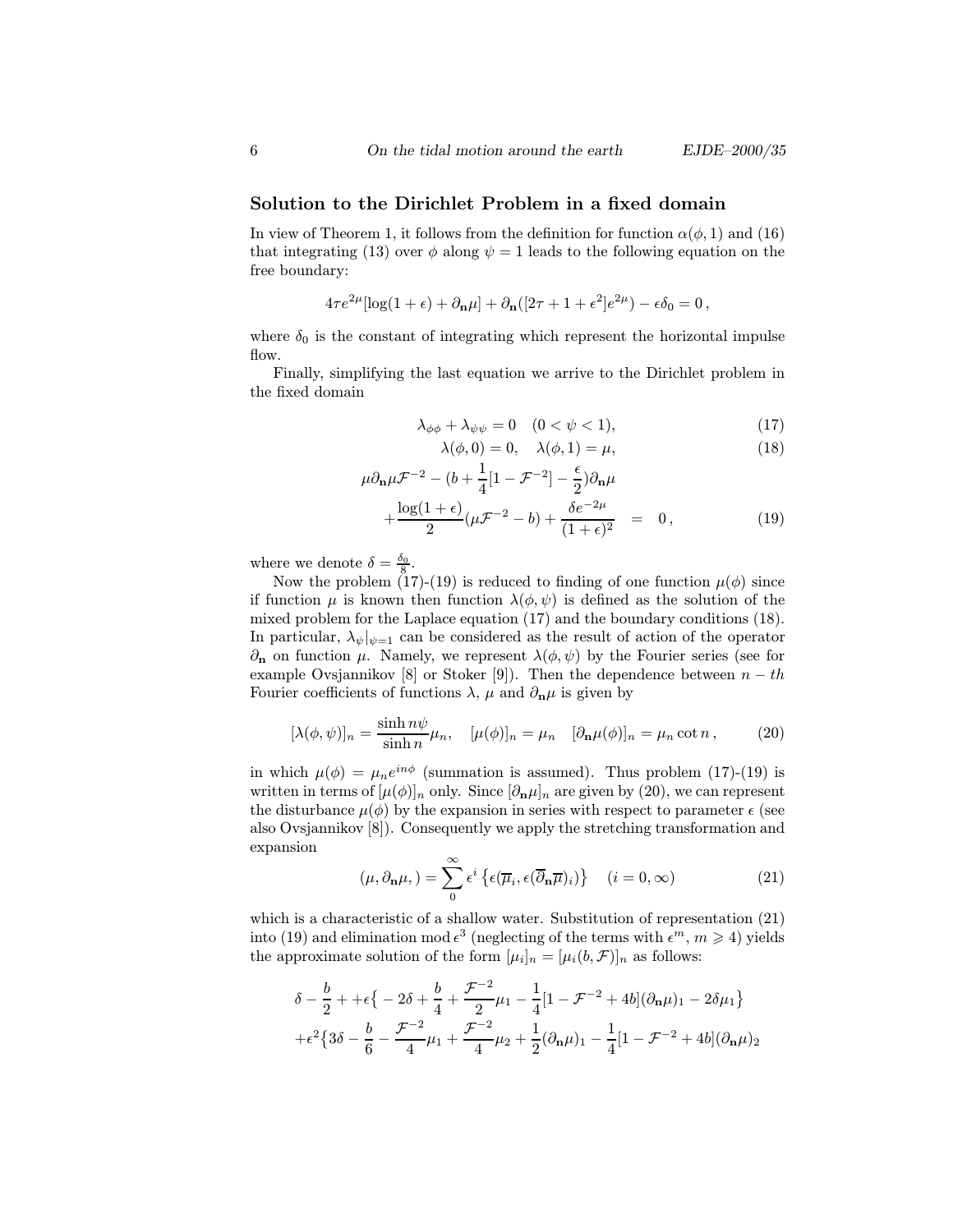#### EJDE–2000/35 Ranis N. Ibragimov 7

$$
+4\delta\mu_{1} + 2\delta\mu_{1}^{2} - 2\delta\mu_{2} + \mu_{1}(\partial_{\mathbf{n}}\mu)_{1}\} + \epsilon^{3}\{-4\delta + \frac{b}{8} + \frac{\mathcal{F}^{-2}}{6}\mu_{1} - \frac{\mathcal{F}^{-2}}{4}\mu_{2}\n+ \frac{\mathcal{F}^{-2}}{2}\mu_{3} + \frac{1}{2}(\partial_{\mathbf{n}}\mu)_{2} - \frac{1}{4}[1 - \mathcal{F}^{-2} + 4b](\partial_{\mathbf{n}}\mu)_{3} - 6\delta\mu_{1} - 4\delta\mu_{1}^{2} - \frac{4}{3}\delta\mu_{1}^{3}\n+ 4\delta\mu_{2} - 2\delta\mu_{3} + 4\delta\mu_{1}\mu_{2} + \mu_{1}(\partial_{\mathbf{n}}\mu)_{2} + (\partial_{\mathbf{n}}\mu)_{1}\mu_{2}\} + o(\epsilon^{4}).
$$
\n(22)

Thus, in view of (20), Expression (22) represents the recurrent system of algebraic equations for determination of all  $[\mu_i]_n$ , where the horizontal impulse flow has asymptotic  $\delta = \frac{b}{2}$ .

The shape of the free boundary  $h(\theta)$  can be determined numerically using Okmaoto's method [3]. The existence of exact solution  $(\psi, h)$  can be established analytically by the Fixed Point Theorem (see, for example, Okamoto & Shoji [7] or Ibragimov [4]).

## 4 Behavior of Tides waves

#### Existence of stationary waves

The main concern of this part is the evolution of tides around the Earth in time t. In order to bring out the essential parameters of the problem, the dimensional fundamental equations,  $(1)-(2)$ , are written in non-stationary case as follows:

$$
\Delta(\psi) = 0 \quad (\text{in } \Omega_h),
$$
  
\n
$$
\psi_{\theta} = 0 \quad (\text{on } \Gamma_R),
$$
  
\n
$$
rh_t + \psi_{\theta} + \psi_r h_{\theta} = 0 \quad (\text{on } \Gamma_h),
$$
  
\n
$$
-h_{\theta} \psi_{t\theta} + r^2 \psi_{tr} + \frac{r}{2} (\frac{\psi_{\theta}^2}{r^2} + \psi_r^2)_{\theta} + rgh_{\theta} = 0 \quad (\text{on } \Gamma_h),
$$

where  $\Delta = (\partial_{\theta\theta} + r^2 \partial_{rr} + r \partial_r).$ 

The perturbed quantities  $h'$  and  $\psi'$  are interrelated as

$$
h = h', \quad \psi = -\frac{\gamma}{2\pi} \log r + \psi',
$$

where  $\gamma$  is the intensity of the vortex. For the small disturbances we obtain the linear problem in the domain  $D_0 = \{(r, \theta) : R \leq r \leq R + h_0, 0 \leq \theta \leq 2\pi\}$  as follows

$$
\Delta(\psi') = 0 \quad (\text{in } D_0), \tag{23}
$$

$$
\psi'_{\theta} = 0 \quad \text{(on } \Gamma_R), \tag{24}
$$

$$
h'_{\theta} + \frac{\psi'_{\theta}}{r} - \frac{\gamma h'_{\theta}}{2\pi r^2} = 0 \quad (\text{on } \Gamma_{h_0}),\tag{25}
$$

$$
r^2 \psi'_{tr} - \frac{\gamma}{2\pi} \psi'_{r\theta} + rgh'_{\theta} = 0 \quad (\text{on } \Gamma_{h_0}).
$$
 (26)

Since Equations (23)-(26) are linear, the method of superposition is applicable (see also Friedrichs [2]). Hence it is sufficient to look for periodic solutions of the form

$$
(h', \psi') = (H, \Psi(r)) \exp \{i(k\theta - wt)\}\tag{27}
$$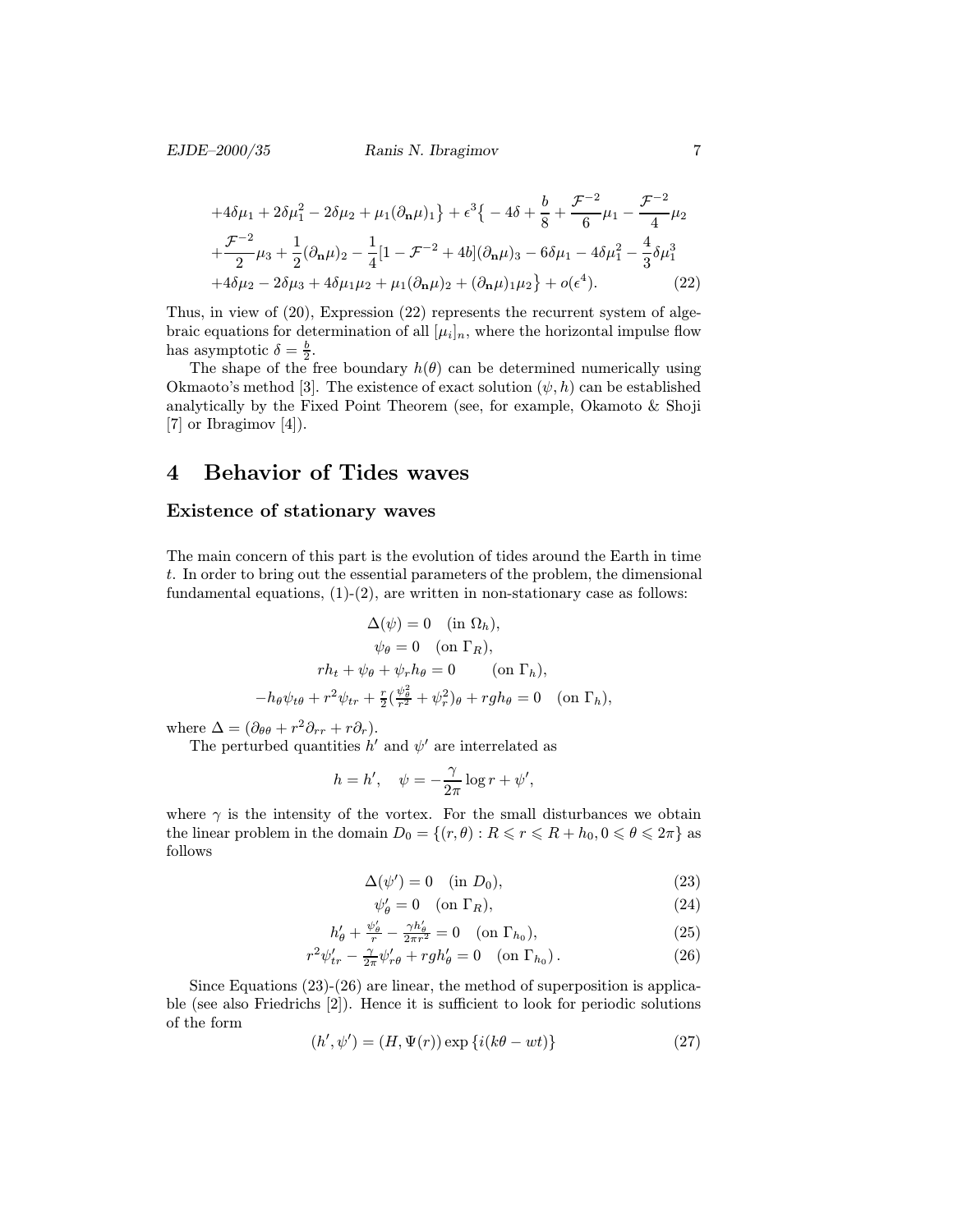in which the wave number  $k$  is a given real quantity and eigenvalues  $w$  give the different modes of the tide's wave propagation. Substitution of representation  $(27)$  into  $(23)-(26)$  leads to the expression

$$
\Psi(r) = c(r^k - R^{2k}r^{-k})
$$

and to the equations

$$
H(w + \frac{k\gamma}{2\pi r^2}) - \frac{kc}{r}(r^k - R^{2k}r^{-k}) = 0,
$$
  

$$
\frac{kg}{cr}H - (w + \frac{k\gamma}{2\pi r^2})(kr^{k-1} + kR^{2k}r^{-k-1}) = 0
$$

in which  $c$  is a constant of integrating. Consequently, the determinantal equation for the longitudinal tide wave is as follows

$$
w = \pm \sqrt{\frac{\frac{kg}{(R+h_0)}[(R+h_0)^{k-1} - R^{2k}(R+h_0)^{-k-1}]}{(R+h_0)^{k-1} + R^{2k}(R+h_0)^{-k-1}}} - \frac{k\gamma}{2\pi (R+h_0)^2}
$$
(28)

Thus surface tide waves (on the constant flow) are dispersive with two different modes of propagation. Simplification of relation (28) shows that the tide wave is propagated with a speed

$$
a_0 = \frac{w}{k} = \pm \sqrt{gh_0} \sqrt{\frac{\tanh[k \ln(1+\epsilon)]}{kRh_0(1+\epsilon)}} - \frac{\gamma}{2\pi R^2 (1+\epsilon)^2}.
$$

Hence the condition of the existence of stationary tide waves  $(a_0 = 0)$  is

$$
|\gamma| \leqslant 2\pi R\epsilon^{-\frac{1}{2}}(1+\epsilon)^2\sqrt{gh_0}.
$$

#### Splitting phenomena for shallow water equations

We suppose that the parameter  $\epsilon$  is infinitesimally small. So we consider R as the natural physical scale. Note that kinematic condition can be written as the mass balance equation. Namely,

$$
h_t + (R+h)^{-1} \partial_\theta \int_R^{R+h} v^\theta dr = 0 \tag{29}
$$

since the radial velocity component is given by

$$
v^r = -r^{-1} \int_R^{R+h} v_\theta^\theta \, dr \, .
$$

Hence the mass balance equation (29) takes the form

$$
r h_t + \partial_\theta (uh) = 0 \quad \text{(on } \Gamma_h),
$$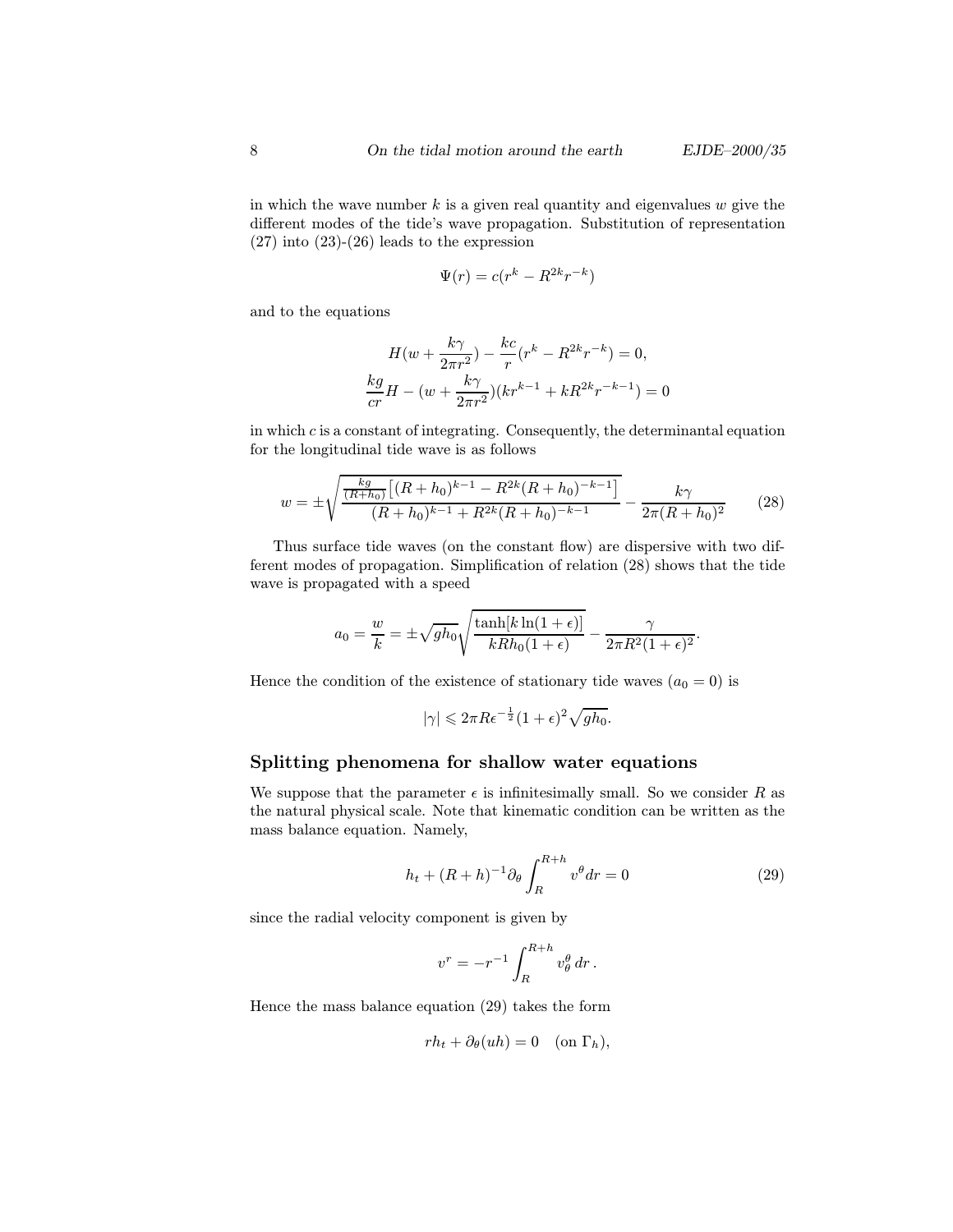where the average velocity  $u(\theta, t)$  is defined by relation

$$
u(\theta, t) = h^{-1} \int_R^{R+h} v^{\theta}(r, \theta, t) dr.
$$

To go further, it is better to introduce an nondimensionalization here. We put

$$
t = \frac{R}{U}t', \quad \psi = h_0 U \psi', \quad u = U u',
$$

where  $U$  is a unit of velocity. Hereafter index prime will be omitted. Then the impulse equation is written as

$$
-\frac{\epsilon^2 h_\theta \psi_{t\theta}}{(1+\epsilon h)^2} + \psi_{tr} + \frac{1}{2(1+\epsilon h)} \partial_\theta \left(\frac{\epsilon^2 \psi_\theta^2}{(1+\epsilon h)^2} + \psi_r^2\right) + \frac{h_\theta}{(1+\epsilon h)} = 0. \tag{30}
$$

We represent the stream function  $\psi$  by the Lagrangian expansion (see also Ovsjannikov [8] or Friedrichs [2])

$$
\psi = \sum_{i=0}^{\infty} \epsilon^i \psi^{(i)}.
$$

Then the Laplace equation takes the form  $(\text{mod } \epsilon^2)$ 

$$
\psi_{rr}^{(0)} + \epsilon (\psi_{rr}^{(1)} + 2r\psi_{rr}^{(0)} + \psi_r^{(0)}) + \epsilon^2 (\psi_{\theta\theta}^{(0)} + \psi_{rr}^{(2)} + 2r\psi_{rr}^{(1)} + r^2\psi_{rr}^{(0)} + \psi_r^{(1)} + r\psi_r^{(0)}) = 0.
$$
\n(31)

Equation (31) represents the recurrent system of differential equations for the determination of  $\psi^{(i)}$  as the solution of the Cauchy problem with boundary conditions  $\psi(0, \theta, t) = 0$ ,  $\psi(1 + h, \theta, t) = uh$  for  $\psi^{(0)}$  and zero boundary conditions for  $\psi^{(1)}$  and  $\psi^{(2)}$ . Hence function  $\psi$  (mod  $\epsilon^2$ ) is as follows:

$$
\psi = ur + \epsilon (u\frac{r^2}{2} - uh\frac{r}{2}) + \epsilon^2 (-u_{\theta\theta}\frac{r^3}{6} + uh\frac{r^2}{4} + u_{\theta\theta}h^2\frac{r}{6} - uh^2\frac{r}{4}).
$$
 (32)

We use the Tailor expansion

$$
(1 + \epsilon h)^{-1} = 1 - \epsilon h + (\epsilon h)^2 + \cdots
$$
 (33)

to write (30) as

$$
\psi_{tr} + \frac{1}{2} (\epsilon^2 \psi_\theta^2 + \psi_r^2)_{\theta} - \epsilon^2 h_{\theta} \psi_{t\theta} + (\epsilon h - 1) (\frac{1}{2} \epsilon h (\psi_r^2)_{\theta} + \epsilon h h)_{\theta} + h_{\theta} = 0. \quad (34)
$$

Multiply (30) by  $(1 + \epsilon h)^2$  and then use expansion (33). Then (30) becomes

$$
\psi_{tr} + \frac{1}{2} (\epsilon^2 \psi_\theta^2 + \psi_r^2)_{\theta} - \epsilon^2 h_{\theta} \psi_{t\theta} + \epsilon h (\psi_{tr}(2 + \epsilon h) + \frac{1}{2} (\psi_r^2)_{\theta} + h_{\theta}) + h_{\theta} = 0. \tag{35}
$$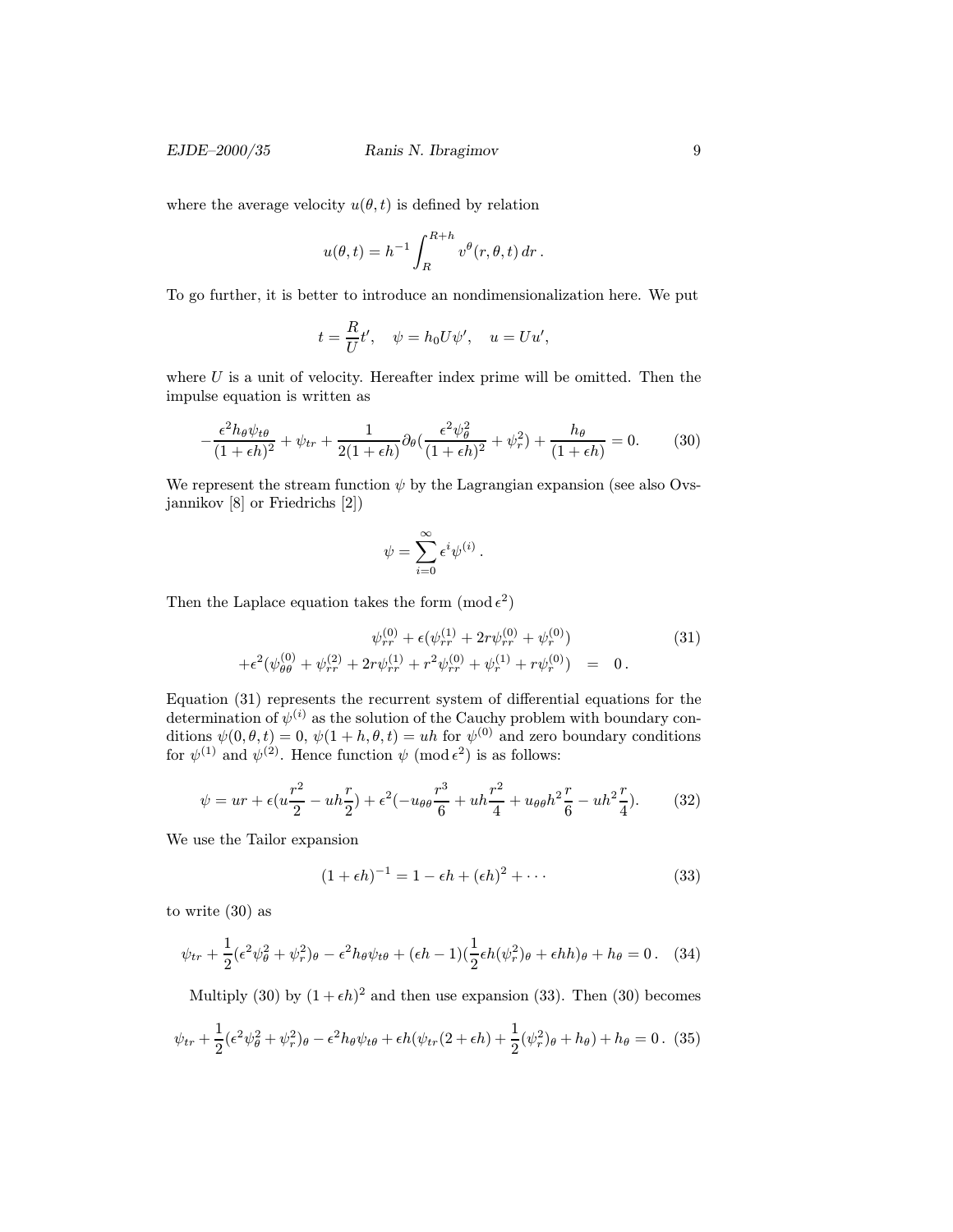If we substitute  $\psi$  defined by (32) into (34), we obtain the following equation of the shallow water theory

$$
u_t + uu_\theta + h_\theta + \epsilon \left(\frac{h}{2}u_t - \frac{u}{2}h_t + u^2h_\theta - hh_\theta\right)
$$

$$
+ \epsilon^2 \left(hh_\theta u_{\theta t} - \frac{h^3}{3}u_{\theta\theta t} + \frac{h^2}{4}u_t + \frac{h}{3}u_{\theta\theta}h_t + hh_\theta u_\theta^2 + h^2 u_\theta u_{\theta\theta} + \frac{3}{4}uu_\theta + hu^2h_\theta - \frac{1}{3}u_\theta u_{\theta\theta} - \frac{1}{3}uu_{\theta\theta\theta} + h^2h_\theta\right) = 0.
$$
 (36)

Consequently, the substitution of  $\psi$  (32) into (35) yields

$$
u_{t} + uu_{\theta} + \epsilon \left( \frac{h}{2} u_{t} - \frac{u}{2} h_{t} + \frac{h}{2} uu_{t} + \frac{u^{2}}{2} h_{\theta} + \frac{3}{2} h u u_{\theta} \right) + \epsilon^{2} \left( - h h_{\theta} u_{\theta t} - \frac{h^{2}}{3} u_{\theta} \theta t + \frac{9}{4} h^{2} u_{t} + \frac{h}{3} h_{t} u_{\theta} \theta - u h h_{t} \right) + h h_{\theta} u_{\theta}^{2} + h^{2} u_{\theta} u_{\theta} \theta + \frac{3}{4} h^{2} u u_{\theta} + \frac{1}{4} u^{2} h h_{\theta} - \frac{1}{3} u_{\theta} \theta \theta + \frac{3}{4} h^{2} u_{\theta} + \frac{1}{2} u h_{\theta} + \frac{u h}{2} h_{\theta} \right) = 0.
$$

Equatrions (36) and (37) supplied with the kinematic condition

$$
\partial_t(\epsilon h^2 + 2h) + 2\partial_\theta(uh) = 0 \tag{38}
$$

represent two systems of the shallow water equations.

To verify that these two systems are different, we compute their first integrals in the stationary case as follows

$$
h + \epsilon (2c^2 h - \frac{1}{2}h^2) + \epsilon^2 (3c^2 h^2 - \frac{1}{3}h^3) = J_1,
$$
  

$$
h + \frac{1}{2}\epsilon c^2 h + \frac{1}{2}\epsilon^2 (\frac{17}{4}c^2 h^2 - \frac{1}{2}c^2 h^2 - ch) = J_2,
$$

where c,  $J_1$ ,  $J_2$  are constants of integration. Obviously,  $J_1 \neq J_2$ .

At first sight, it seems that the problem (23)-(26) does not have a unique solution because of that fact. However, it can be shown that the solution of the problem is invariant with respect to the decomposition of the function which represent the free boundary. Since it is not difficult, the proof is omitted.

Acknowledgments I wish to express my gratitude to Prof. Makarenko N. of Novosibirsk State University, Russia, for his helpful comments and advice through this study. In addition, I would like to thank Prof. Ovsjnnikov L.V. for valuable discussions on this subject on seminars at Lavryentiev's Institute of Hydrodynamics, Russia. I am grateful to Prof. Okamoto H. of Research Institute of Mathematical Sciences (Kyoto University) for arranging my visit to Japan and encouraging discussions. This work was supported by NSERC research grant (Canada)